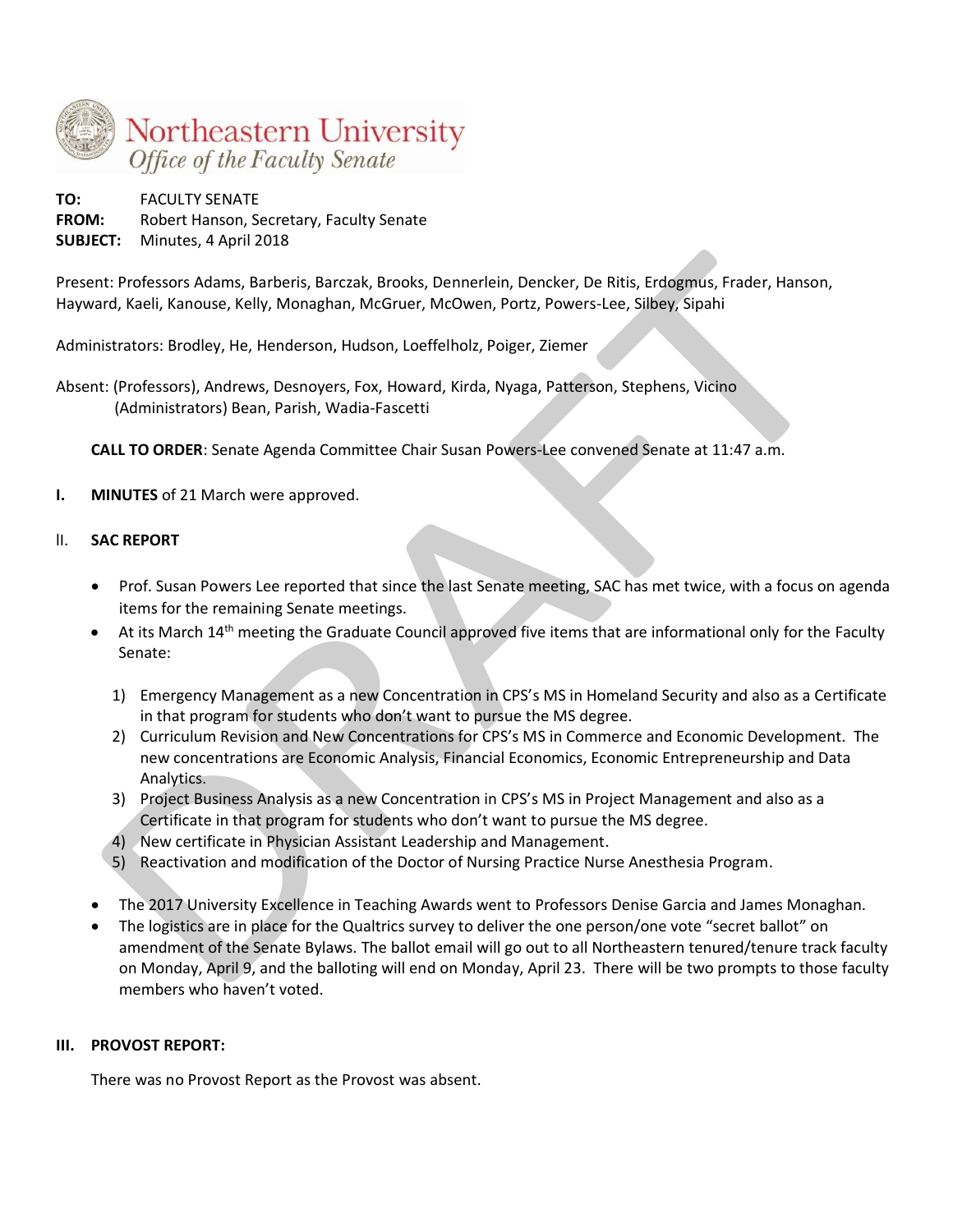#### **Presentation – FY19 Hybrid Model**

Senior Vice Provost of Budget, Planning and Administration, Breean Fortier, reviewed the reasons and history of move to a RCM and Hybrid Budget model. The Vice Provost also discussed the flow of revenue and distribution of costs. The presentation can be found on the Faculty Senate website.

### **QUESTIONS AND DISCUSSION in CONJUNCTION WITH PRESENTATION:**

Professor Brooks asked the Vice Provost to give the senators a sense on how the CFA funds are distributed back out to the colleges and if that information can be added to the presentation. Senior Vice Provost Fortier responded that she did not have those numbers available. Also, she was not sure how public that information is and so she was not sure it could be added to presentation. She said she would check and see if this was possible.

Prof. McGruer referenced the slide that indicated the Responsibility Centers (RC's) for FY19 would pay a reduced University Contribution of 5%; he noted that it sounds like the redistribution between colleges is much less than before and asked what has changed. Vice Provost Fortier noted that there is only so much money coming into the University. The amount of money that is generated is what it is, and that there is less Current Fund Allocation (CFA) to go around now.

Professor Adams asked how the satellite campuses figure into these numbers, specifically, how are they doing financially? Vice Provost Fortier said this was not her area of responsibility and she does not have information on how each campus runs on a profit/loss basis.

Professor Silbey noted there is a desire on the part of the University to have more joint appointments and crosslisted classes, and that they are challenging under this budget model. This model assumes you are in one home. Is there something that can be done about this going forward? Vice Provost Fortier noted that the administration is aware of this concern and is looking into it.

Professor Kanouse asked if there were multi-year projections made around this dramatic 5% change. Vice Provost Fortier said this is an attempt to see how this change plays out for FY19. They think they can sustain it going forward.

Dean Poiger stressed that what matters most to faculty is to do what is academically right. Budget models can adjust to academic developments and innovation, they should not be driving academic innovation.

Professor Hayward noted she is coming from Physical Therapy where they are dealing with various pressures, e.g., suspension of the undergraduate program and pressure to add a graduate program. She wonders are these forces synergistic or antagonistic? Vice Provost Fortier said the hope is that creation of a graduate program would generate the income to hire the faculty to decrease class size but it is difficult to realize. In a college, some departments may be shrinking, some growing. It is a struggle to find balance.

Professor Brooks said there is a belief among faculty that there is less incentive to cost centers because they are given a budget. Would advocate for more transparency in the budget process. Vice Provost Fortier said most of the Cost Centers receive the same budget they did the prior year except for adjustment for salary increases. Beyond that, they have to ask for funds for new initiatives. She added that overall, trying to balance the complexity of the process with solving problems. She said she would appreciate any suggestions.

In a discussion regarding the difficulties of some Principal Investigators from different colleges collaborating on grant proposals, Professor Henderson said from his perspective this is more of a culture question and that the colleges needed to do a better job of communicating.

Professor McGruer noted there is a bit of a disconnect looking at overall financials from College or University perspective and then the point of view of the faculty. Sharing credit among faculty makes a very big difference from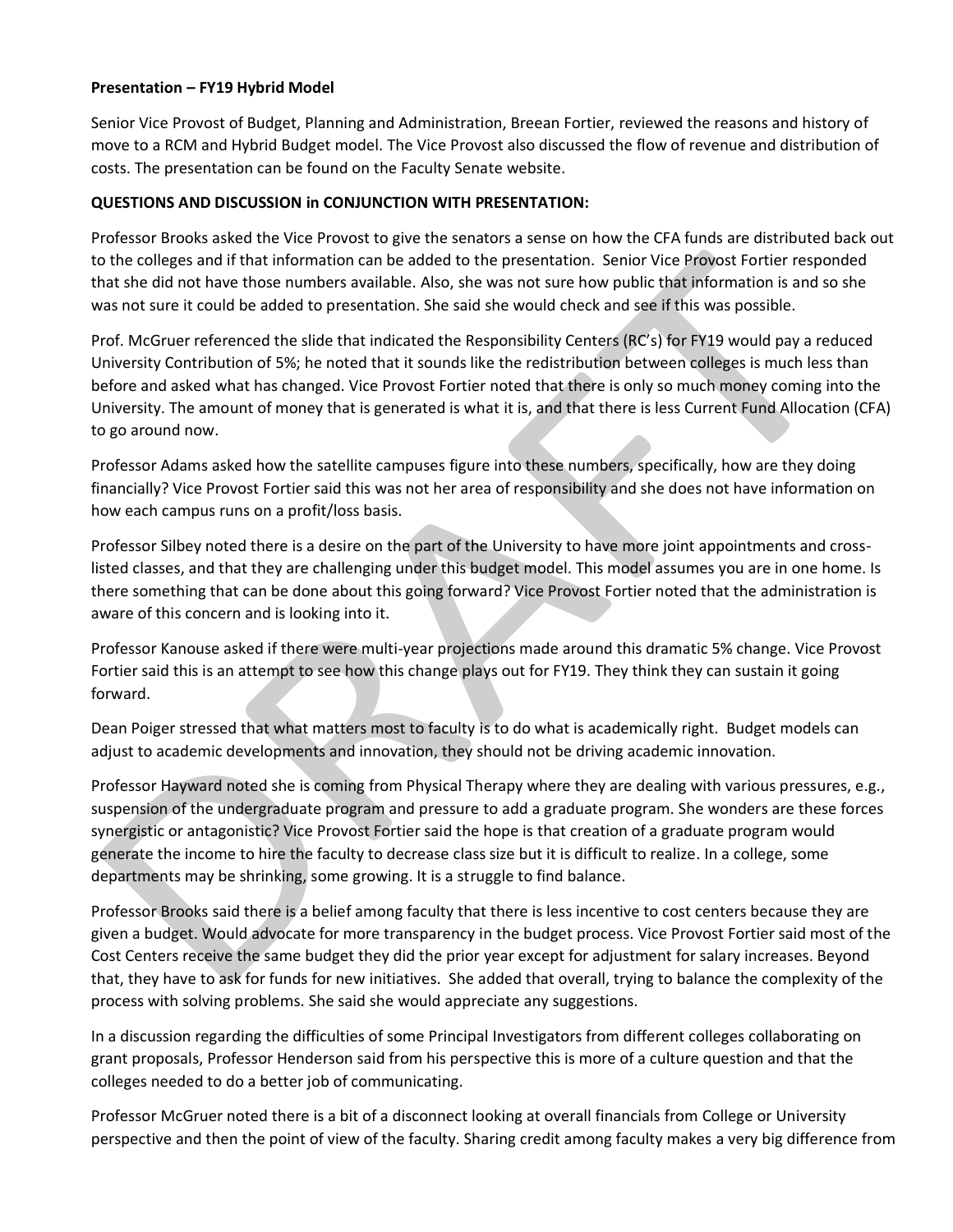an individual perspective as that is how faculty get credit in terms of professional advancement. Professor Silbey noted that the things that actually incentivize faculty are not being built into the budget.

### **IV. NEW BUSINESS**

Prof. Sarah Kanouse read the following; Dean Hudson seconded.

**BE IT RESOLVED That the University establish the Master of Science in Arts Administration and Cultural Entrepreneurship in the College of Arts, Media and Design as approved by the Graduate Council on 3/14/18 (9-0- 0).**

Prof. Kanouse yielded floor to Rebekah Moore who gave an overview of the program. The program aims to reach new audiences in leadership in the arts combining existing graduate certificates with additional experiential electives in arts leadership. It offers interdisciplinary master's degrees delivered in online and hybrid formats. And noted the hope is to launch the program in the fall.

Prof. De Ritis recognized Vice Provost Ronkin and directed a question to him asking was this work initiated when Professor Ronkin was Interim Dean. Vice Provost Ronkin noted that yes, the very start of the program occurred at this time.

VOTE to establish the Master of Science in Arts Administration and Cultural Entrepreneurship in CAMD:

PASSED 26-0-1.

Prof. Silbey read the following; Prof. Hanson seconded.

## *BE IT RESOLVED* **That the proposed** *Statement of the Faculty Senate* **module replace the current** *Statement of the Faculty Senate* **module in the Faculty Handbook**

Prof. McOwen asked if the document would include the current date. Professor Powers Lee said yes, once approved by the Board of Trustees. Professor Silbey said the hope was that all these old iterations will live in an archive on the Faculty Senate website.

VOTE in favor of the proposed Handbook Module entitle "Statement of the Faculty Senate*":* PASSED: 27-0-0.

Professor Silbey read the following; Professor Hanson seconded.

# *BE IT RESOLVED* **That the proposed** *Procedural Guidelines in the Appointment of University Administrators*  **module replace the current** *Procedural Guidelines in the Appointment of University Administrators* **module in the Faculty Handbook**

Professor Silbey explained that the goal of the module is to reflect current practices and not to change them. Committee had removed 3 a, b & c and sent to SAC but SAC asked that the information be restored and suggested the material be re-ordered for the sake of clarity. Professor Powers Lee added one more point of clarification that the senators in College of Science looked at the module in advance and said the order didn't make sense.

The result is the friendly amendment distributed at the meeting. Professor Barczak noted that D'Amore-Mckim does not have department chairs and wondered how the Procedural Guidelines would apply to their College. Professor Powers Lee noted that a number of units have a director and that would be similar to a chair. Professor Barczak noted that when D'Amore-McKim selects coordinators, they don't have these search committees. Professor McGruer wondered if maybe these roles were not equivalent to a chair.

Professor Silbey agrees to add to section B 1b b1b the phrase "or its equivalent":